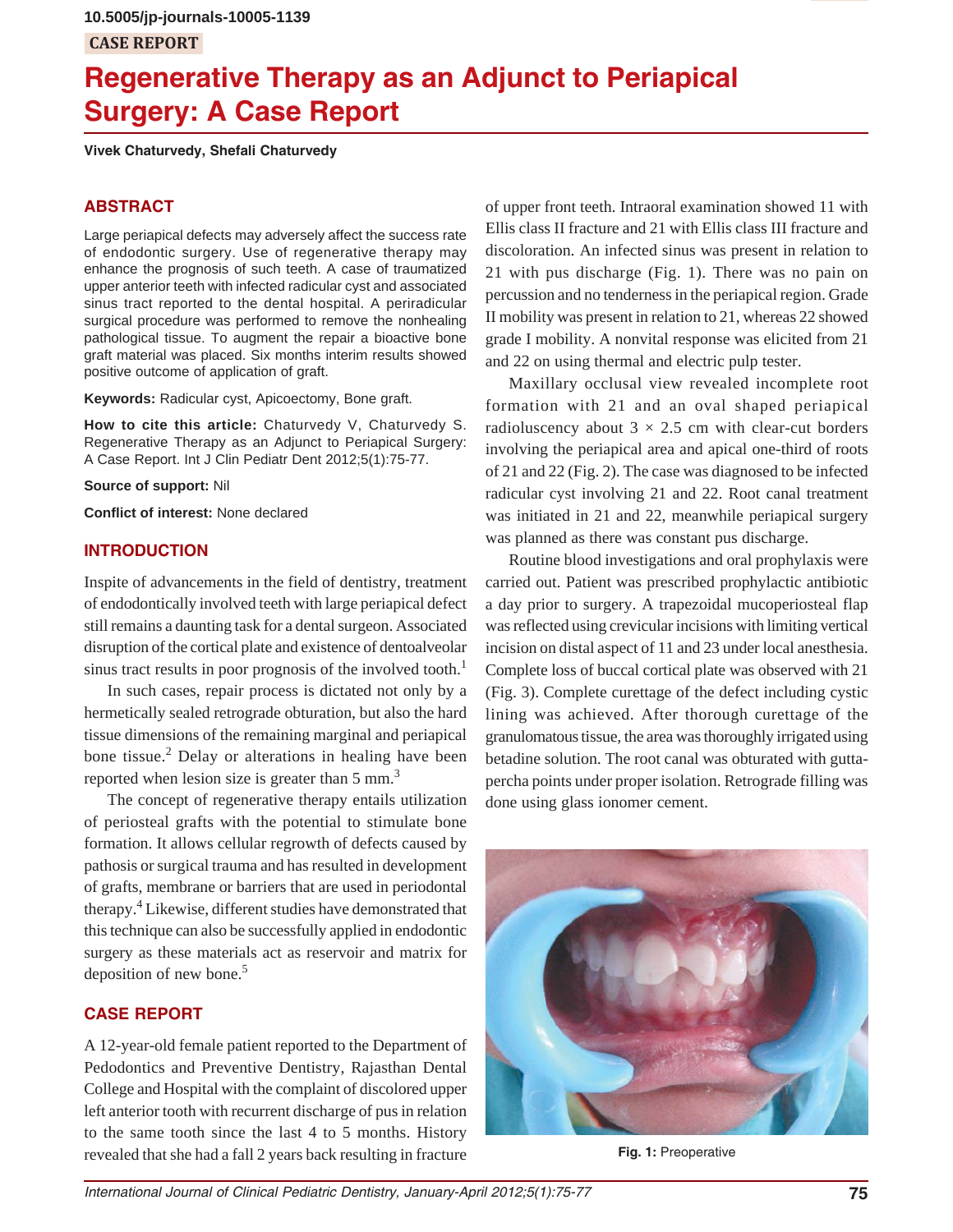

**Fig. 2:** Preoperative diagnostic X-ray



**Fig. 3:** Bone defect



**Fig. 4:** Defect with bone graft

Slight bleeding was induced from the bony cavity and PerioGlas® (Nova bone) ceramic crystals were directly compacted into the bony defect (Fig. 4). The mucoperiosteal flap was approximated with interrupted sutures. Periopack was applied on the surgical area.

Immediate postoperative radiograph revealed satisfactory bone fill in the defect area (Fig. 5). Sutures were removed by the end of first week and there was uneventful soft tissue healing. Clinically, by end of first month there was absence of pus discharge and mobility was reduced to grade I in 21 and was absent in 22. At the end of third month mobility in both teeth had completely disappeared.

Subsequently, IOPAs were taken at 1 week, 1, 3 and 6 months interval which demonstrated increasing levels of radiopacity signifying successful uptake of graft and positive bone regeneration. One week postoperative radiograph showed increased radiopacity of the material within the bony defect. Radiograph taken in the 3rd month showed a diffuse radiopaque area and increased calcification surrounding the graft (Fig. 6). Radiopacity with foci of pattern progressing from ground glass to spiculed appearance was observed indicating healing calcifying defect at the end of 6 months (Fig. 7). 11 and 23 were tested for vitality using thermal and electric test and both the teeth tested vital during succeeding visits.

## **DISCUSSION**

Bone grafts can be used to achieve favorable healing and regeneration of the periapical defect area after degranulation.<sup>6</sup> In endodontic surgical sites these materials are employed with the intention to act as bone fills and scaffolds which facilitate wound healing, normal trabecular bone formation and prevent proliferation of the oral epithelium into such defects ensuring healthy clinical outcome.7

Bone grafts are rarely indicated in pediatric cases, as the high turnover rate of cells and rich blood supply warrants quick healing. However, treatment of nonvital young permanent teeth with large open apices, extensive periapical radioluscencies and thin dentinal walls warrant special deliberation.<sup>8</sup> Retrograde restoration with glass ionomer cement was preferred over apexification due to infection and absence of healthy surrounding periapical bone. It also provided immediate and predictable results as opposed to apexification procedure.

PerioGlas® is a bioactive glass composed primarily of silica, calcium, sodium and phosphorous. It is an amorphous, crystalline and completely absorbable material. Its principle mode of action is by osteostimulation which stimulates and accelerates new bone formation in an osseous defect. In addition the osteoconductive effect leads to new bone formation at the defect margin which penetrates to center of the graft. Adjunctive benefits include antimicrobial, antiinflammatory and hemostatic effect. These are a result of alkaline nature of cations released by the graft which ensures rapid healing. PerioGlas® has shown greater new cementum and alveolar bone formation than other materials.<sup>9</sup>